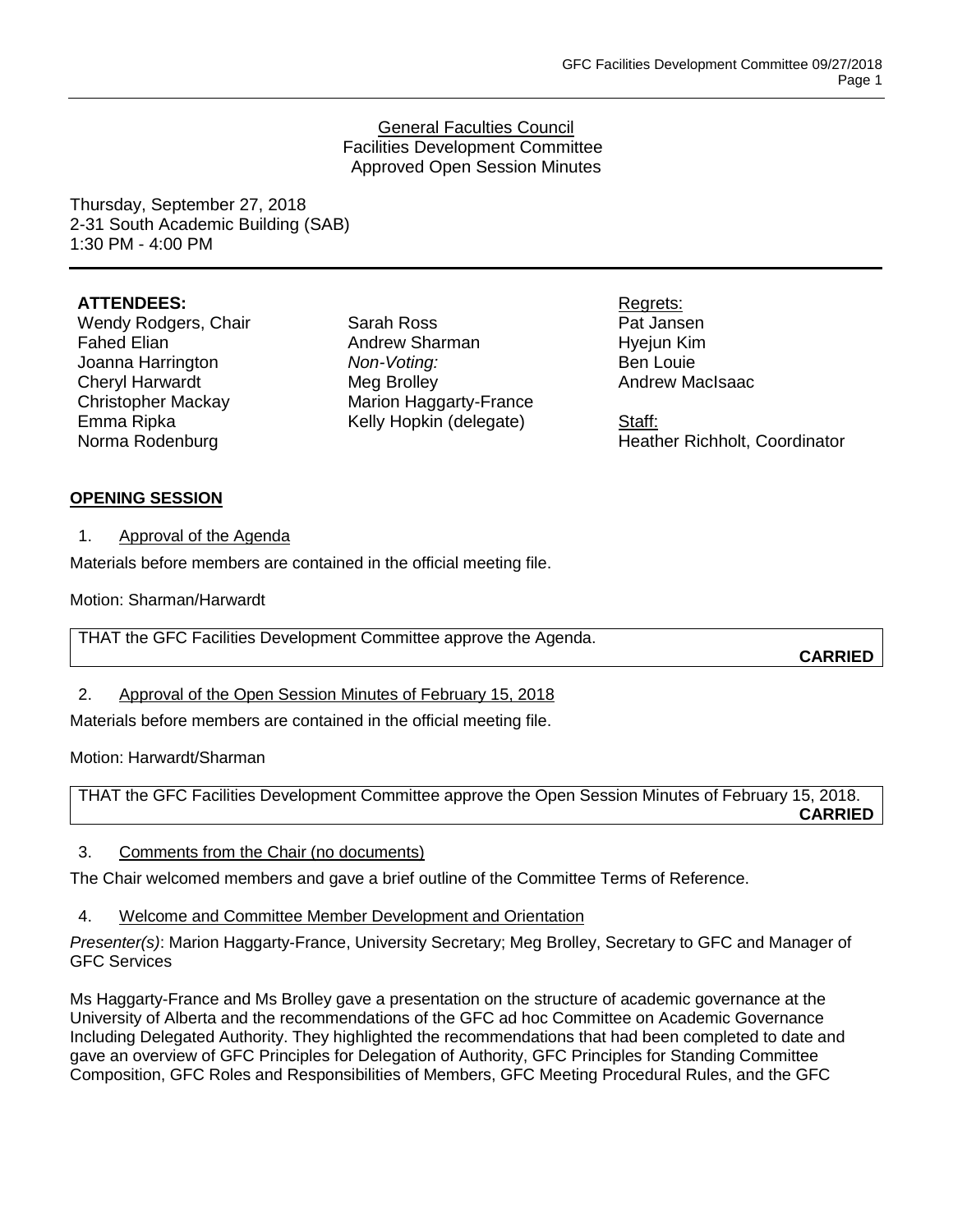Facilities Development Committee Terms of Reference including mandate, responsibilities and delegated authority.

# **ACTION ITEMS**

## 5. South Campus Community Ice Arena - Schematic Design Report

*Presenter(s)*: Cheryl Harwardt, Director, Campus & Community Recreation, Faculty of Kinesiology, Sport, and Recreation; Peter Osborne, Architect, GEC Architecture

*Discussion*:

Mr Sharman gave a brief introduction to the proposal.

Ms Hardwardt outlined the history of the Clare Drake Arena and noted that the new Arena would free up space on North campus for increased intramurals and free-skating. She also noted the plans for improved athlete development and spectator experience in the new Arena space. Partnering with the City of Edmonton, the new Arena would add two sheets of ice as well as sport development and research space for the Faculty.

Mr Osbourne presented an overview of the schematic design.

During the discussion members expressed several comments and questions, including but not limited to: community access to the space and the cost benefits of twin-ice arenas; ongoing fundraising and the proposed timeline for construction; the number of spectators at varsity events; projected attendance at future games; the multi-purpose space that this Arena would provide; how long-term operating costs inform the plans; potential revenue from the space; and maintenance and operational responsibility for the completed building.

### Motion: Sharman/Harrington

THAT the GFC Facilities Development Committee approve, with delegated authority from the Board of Governors, and on the recommendation of Planning and Project Delivery, the proposed South Campus Community Ice Arena Schematic Design Report as the basis for further design development.

**CARRIED**

## **DISCUSSION ITEMS**

6. Garden Pavilion: AKG Khan Garden - Schematic Design Report

*Presenter(s)*: Kelly Hopkin, Manager, Campus Architecture, Planning and Project Delivery

#### *Discussion*:

Mr Hopkin gave an overview of the plans for the Pavilion and the anticipated use of the space. He explained the basic design principles and traditions of Islamic Gardens. He noted that the event space in the Pavilion was designed to increase the flexibility of the event space as outdoor events could be moved indoors in inclement weather.

Members asked questions about potential revenues and the operational management of the Botanic Gardens as well as fundraising efforts toward the Pavilion.

#### 7. Projects Update from Facilities and Operations (no documents)

*Presenter(s)*: Kelly Hopkin, Manager, Campus Architecture, Planning and Project Delivery

Mr Hopkin presented the following project update:

## **Past Projects – Construction Phase**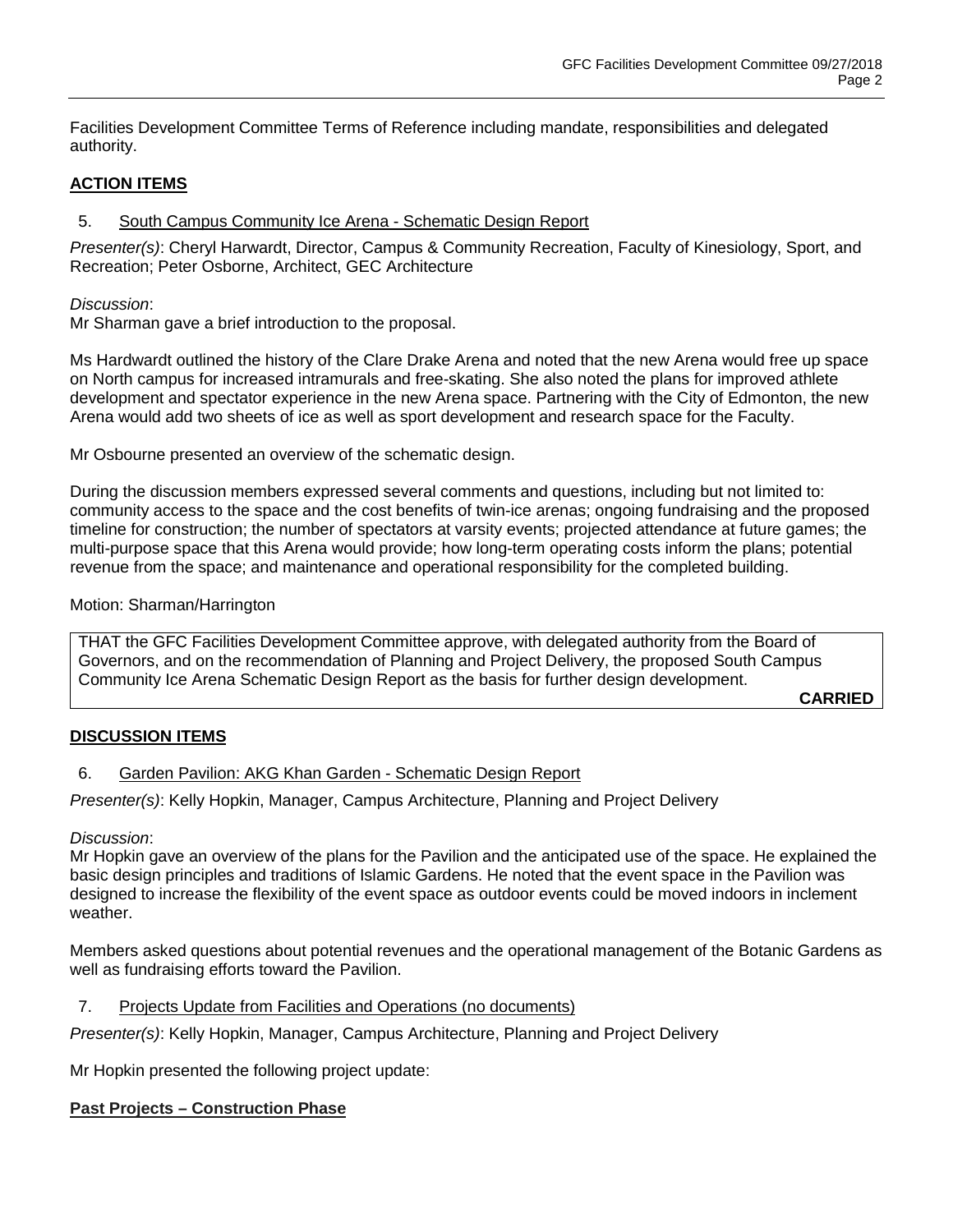*East Campus Village Residence Building:* Building is now occupied and turned over to Ancillaries and their operations team. Based on comments received to date the design, room layouts and increased social spaces are all garnering very favorable comments. **The name of the complex has formally changed to Nîpisîy House.**

## *Lister 5 Residence Building:* Same as Above. **The name of the complex has formally changed to Thelma Chalifoux Hall**

*SIF:* Projects within this \$133M funding envelope are now all completed, 10 grants have been fulfilled. Delivery has included a wide array of renewal and renovation work including wet labs, classrooms, and office and administration occupancies along with associated base building infrastructure.

*UA Botanical Garden (UABG) - Islamic Garden:* This project is also now complete and is a new jewel in the gardens offering. Consideration to host a FDC at the UABG will continue to be review with the Chair.

**Dentistry Pharmacy:** Continuing with ongoing demolition and detailed planning activities. Design consultants are busy in preparation of current concept development phase; programmatic, schematic and design development phases will be forwarded to the committee in 2019.

As a reminder and based on funding and current occupancies, the projects phasing extends over several years with FDC governance being concluded throughout 2019. The initial approval are based on only a core and shell scenario.

## **In Planning and/or Design Phase**

*Community Twin Arena:* as noted in today's presentation, the arena SD phase is now complete. The design team will continue to advance the design to the next delivery stage and provide updates to the FDC at prescribed intervals

*Maskwa House:* no change, project has reached design development phase - awaiting financial support.

*UA Pavilion (Garden):* As noted today, the Pavilion design has progressed to the Schematic Design phase - as per the arena the design team will bring forward to FDC the DD

**Convocation Hall:** F&O is engaged in a detailed building condition assessment and concept development phase for this building, there is no planned change of use but rather a renewal program. Should the project continue to develop the project would be brought forward as appropriate.

Other considerations in early pre-planning activities include; Mechanical Engineering, Structures Lab, FAB, Industrial Design – again no changes to use but rather functional renewal programming.

## 8. Question Period

Members asked about all-gender bathrooms on campus and were assured that Facilities and Operations was looking into this issue along with deferred maintenance and major renewals.

# **INFORMATION REPORTS**

## 9. Items Approved by the GFC Facilities Development Committee by E-Mail Ballots

There were no items.

## 10. Information Items Forwarded to Committee Members Between Meetings

There were no items.